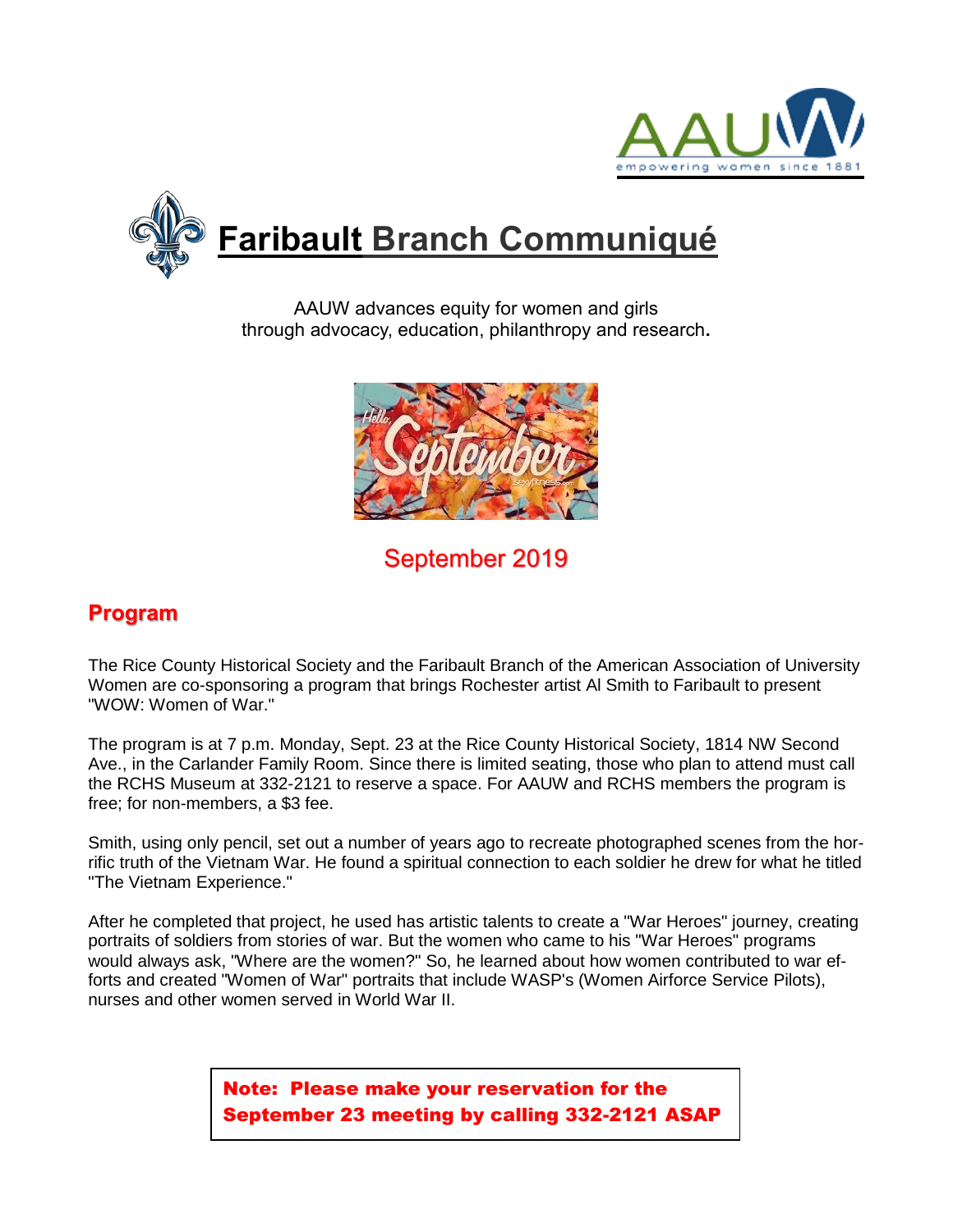

### **President's Message**

"Everyone has inside of her a piece of good news. The good news is that you know how great you can be, how much you can love, what you

can accomplish and what your potential is." *Anne Frank*

I thought I would start the year with a quote. All of you (members) are great and have accomplished much in life. A new program year for Faribault AAUW brings us close to celebrating our 95th anniversary (it's in February). Likely the founding women of Faribault AAUW never thought of what life would be 95 years later. The Internet has revolutionized communication, and women have made great strides. But more work needs to be done.

I am looking forward to working with all of you this year. We begin the year partnering with the Rice County Historical Society on a program. Because the RCHS Carlander Room can only hold 70 people, even AAUW members will need to call the RCHS Museum at 332-2121, if they plan to attend the 7 p.m. Sept. 23 program.

### Business Meeting:

Our September meeting will be at the Gran Plaza Restaurant on Central Avenue. We will meet at 5 p.m. First we will order dinner and socialize, and then have a meeting. We need to leave the restaurant by 6:30 p.m. to go to the RCHS Museum for the program. Future meetings will be at 6:15 p.m., prior to programs at the RCHS.

Each of you are important to the success of Faribault AAUW. See you on Sept. 23, *Your President*

*Pauline Schreiber*



#### **FARIBAULT AAUW BRANCH MEETING MINUTES 6:00 p.m., May 21, 2019**

**were introduced.** 

**Tonight was our annual year end picnic meeting, at the home of Cyndy Harrison. A potluck supper was shared. Scholarship winners and guests** 

**The meeting was called to order by president, Colleen Rolling. There was no secretary's report because there was no April business meeting. Julie Olson gave the treasurer's report. As of last night, we have taken in \$4,520 at our annual book sale. We also (accidentally) made a profit of \$362 on the Tri-Branch Luncheon. This was partly because we were only charged \$550 by Arna Farmer, caterer, and because Isabelle O'Connor did not accept a fee for her presentation. Julie asked if we would like to spend the excess on something. Pauline Schreiber made a motion that we split the profits equally between our scholarship fund and Buckham West building fund in honor of Isabelle O'Connor. The motion was seconded by Kathy Kasten. There was no discussion. The motion carried unanimously.**

**Pauline Schreiber shared that several other groups are giving to Project Star to provide free books to children entering kindergarten. Bonnie Becker suggested we no longer give to Project Star. We could perhaps use that money for a second \$1,000 scholarship. Although this is**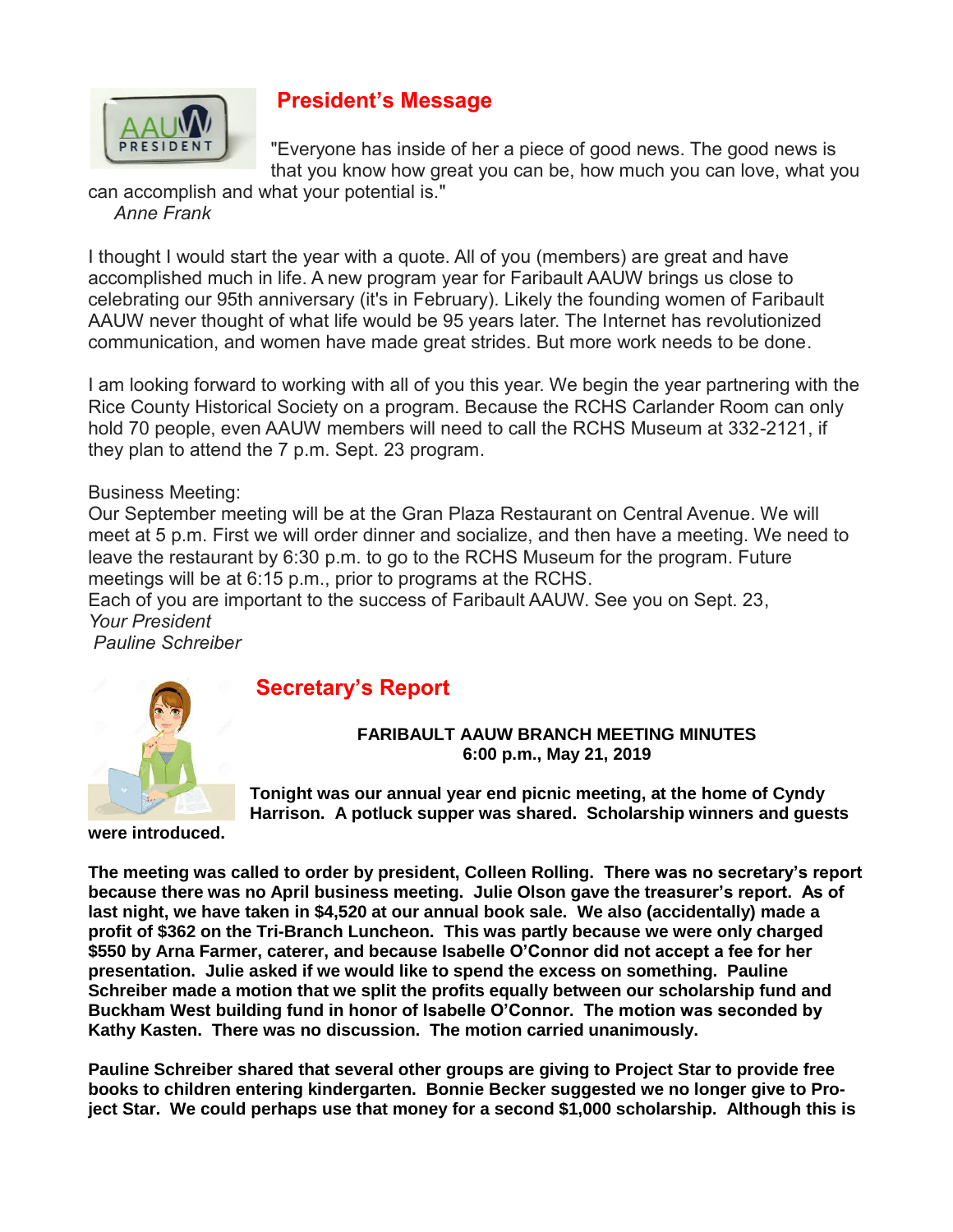**not included in our budget, we do have the money and could choose to do so. Karen Rasmussen made a motion that we give the \$1000 to this year's alternate winner, Morgan Hannegraff. Morgan is a grad student at Bemidji. Carmen Tripp seconded the motion. The motion carried unanimously.**

**Pauline Schreiber and others gave an update on the State AAUW Convention, Grand Rapids. Our branch received two awards. We were third in per capita contributions to Funds, and seventh in overall contributions. Pat Rice was recognized as a donor to the Legacy Circle. Mary Lillquist and Rene' Perrance are also Legacy Circle contributors, having signed up in previous years. Branch members attending the convention were Colleen Rolling, Pauline Schreiber, Mary Lillquist, and Rene' Perrance. We earned \$170 for four silent auction baskets that were put together by Pat Rice. Pat encourages members to provide small items for the baskets in the future. This year's silent auction theme was "Gardening". It is likely that a theme will be used each year. Pauline shared that the banquet speaker is involved with the Red Lake Reservation High School. The speaker emphasized that hope is needed before you can get positive change. Although inadvertently not mentioned at state, Pauline and Cyndy Harrison are our branch's named honorees for their hard work in organizing the state convention we hosted last year. Cyndy stated that it could not have been carried off had it not been for 70% of our members working before and during the convention. Pauline stated that our success showed that one not need a convention center to host. Having said that, this year's convention was convenient, having been held in Grand Rapids Convention Center. Pat Rice stated that while she supports our local scholarships, she would also like to see contributions to the national scholarship fund, which goes to students seeking advanced degrees.**

**Kathy Larson reminded us that we will be packing up and discarding leftover books at the sale on Wednesday. Kathy Kasten stated that more volunteers are needed. Pat Fuchs has again secured Dick's Sanitation to recycle our discarded books at a cost of \$400. Pat Rice stated that the MCF-Faribault minimum security inmates will be hauling saved books back to the Congregational Parish House. Greg and Bonnie Becker will again provide their truck for transport.**

**A drawing for two free memberships was held, with the winners being Barb Dubbels and Pat Umbreit. Congratulations!**

**Colleen Rolling presented our slate of officers:**

**President: Pauline Schreiber Treasurer: Julie Olson Secretary: first 3 months: Pat Umbreit Membership: Kathy Larson and Kathy Speulda Funds: Pat Rice Public Policy: Rene Perrance Diversity: Diane Hagen Programs: Liz Hartman, Sue Wilcutt, Diane Hagen, Gloria Olson, and Mary Nierman. President, Pauline Schreiber will also assist.**

**Pauline Schreiber has been president three times. She would very much appreciate it if someone would step forward to be her co-president, and then become president the following year.**

**It was suggested that up to 3 people could share secretary responsibilities. Pat Umbreit graciously volunteered to take the first 3 months.**

**Julie Olson made a motion to accept the slate of officers as presented. Carmen Tripp seconded the motion. Motion carried.**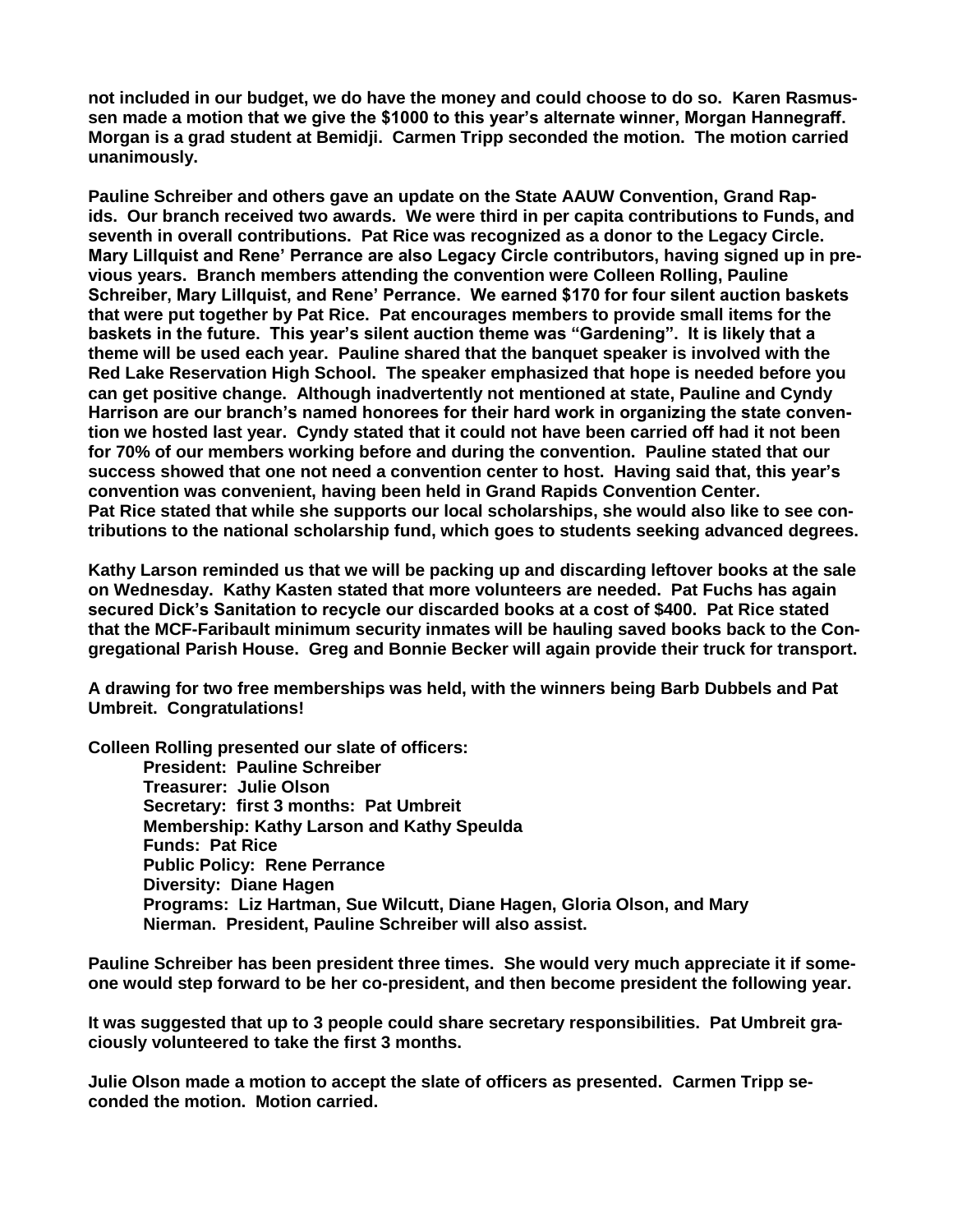**Barb Dubbels shared that Pat Rice was featured in a recent publication for her volunteer work. The publication can be purchased for \$1 at the Faribault Daily News, or may be found at various places around town. A round of applause was given to Pat.**

**Pat Rice stated that the West Mall daycare children will be coming to our book sale to pick out a free book.**

Now we need members willing to write a 600 word article for the local newspaper. Please email me at [kspeulda@yahoo.com](mailto:kspeulda@yahoo.com) to volunteer *Submitted by Kathyrn Speulda*

## **Book Club**

*"We read to know we are not alone". -*C.S Lewis



Our choices for June, July, and August turned out to be far from beach reads! We read thought-provoking books which, in some cases, seemed to be too gloomy for a sunny, warm, summer day. We read *The Fifth Risk* by Michael Lewis, the risk that is posed with incompetent government leaders.



*Wuthering Heights* by Emily Bronte some of us felt was loaded with unlovable characters. We then "plowed" through *Fantasyland: How America Went Haywire* by Kurt Anderson.

September's book is *The Song Poet* by Kao Kalia Yang. Our meeting date is Tuesday, September 17 at 6:30 at Barb Dubbels'. *Submitted by Barb Dubbels*



## **Membership**

We wish a warm welcome to all our members for the new 2019- 2020 year of our Faribault AAUW Branch, This we will celebrate the 95th. Anniversary for our organization!! Just remember all the great programs and events our Faribault Branch has accomplished!!

Consider inviting a friend to our September Meeting to encourage new members.

We also thank the members for sending in their yearly dues of \$78.00. Our National AAUW group is encouraging us to turn in all our dues earlier this year. Please send your dues to Julie Olson. Thank you,

*Membership Vice Presidents Kathy Larson and Kathryn Speulda*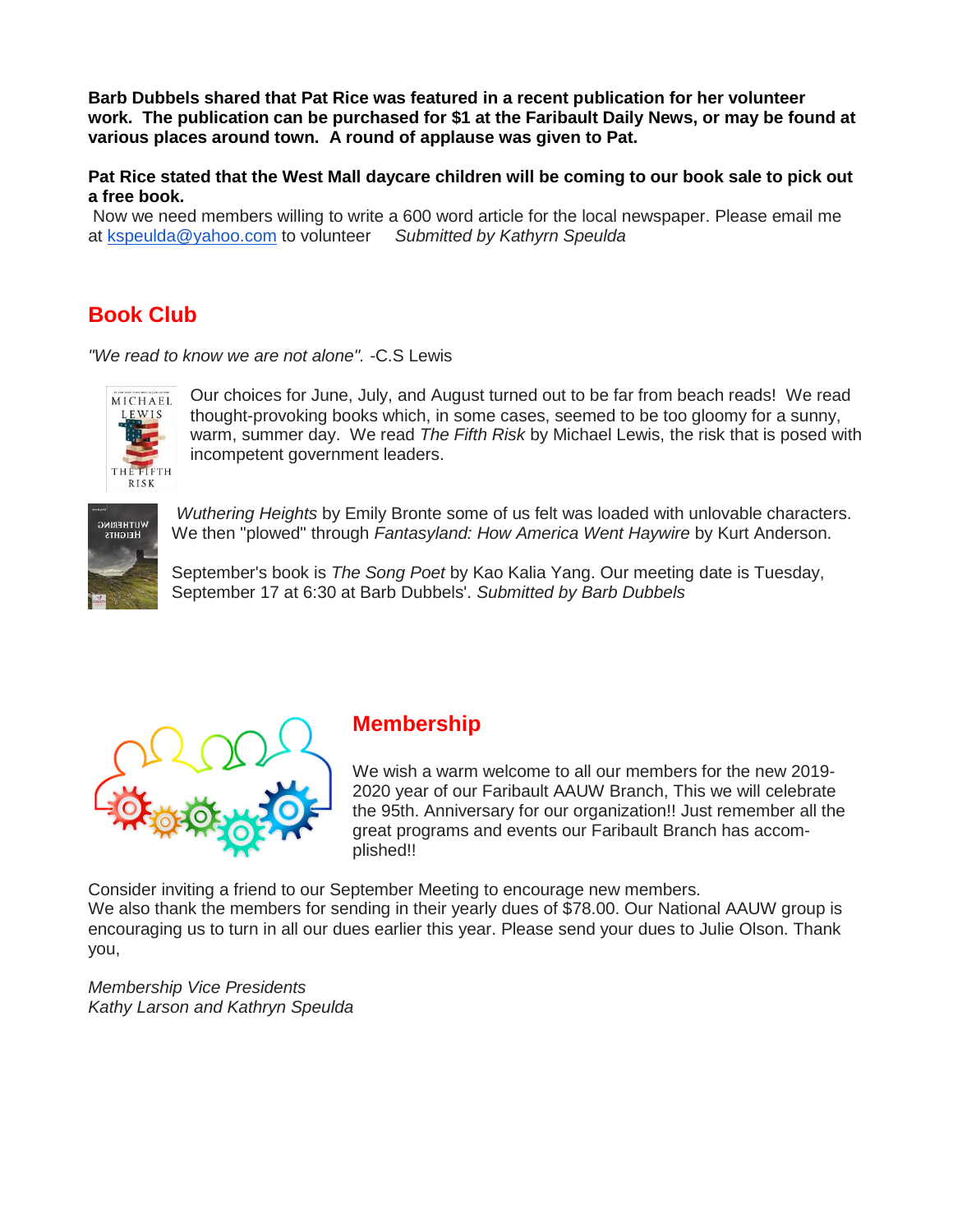

# **HALLOWEEN BREAKFAST SCHOLARSHIP BENEFIT**

**Sunday, October 27, 2019 - 8:00 am to - 12:00 pm At the American Legion**

**Made-to-Order Omelet, Breakfast, Potatoes, Cheese Sauce, Muffins with Milk, Juice, Coffee**

**Advanced tickets - Adults \$9.00 Children (under 10) - \$6.00**

**At the Door - Adults \$10.00 Children (under 10) - \$6.00**

**(Served by the Sons of the American Legion)**

**Please start now & promote our event** (*Advanced sales tickets really help***).**

**Call - Kathy Larson (332-2525) for more tickets to sell.**

**If you can help for 3 hours on Sunday, please sign up to work on the sheet at our September meeting.** 

**Wear some kind of Halloween costume or hat.** 

**This breakfast is a great way to let the community know what we are doing for our present and future Faribault citizens!!**